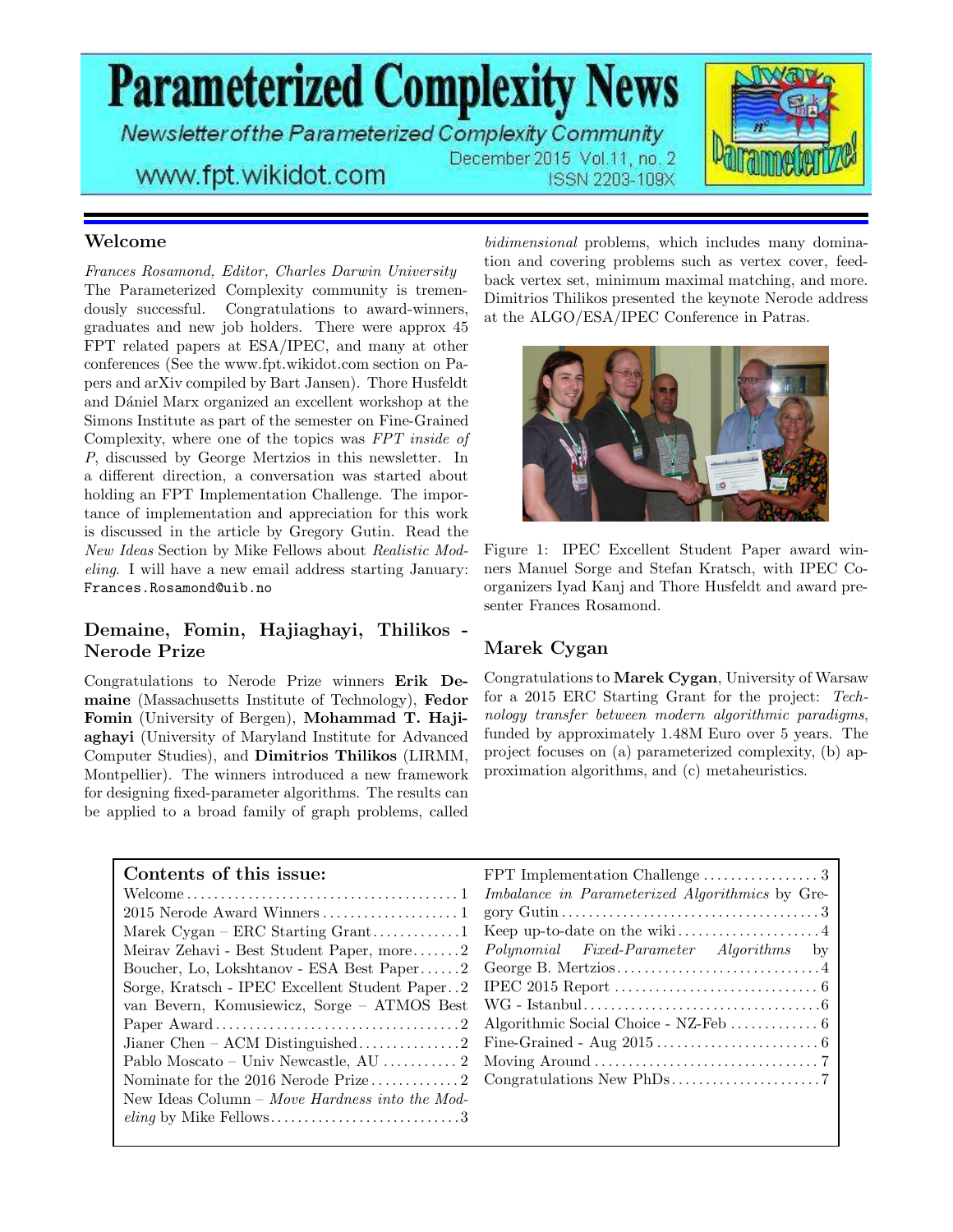### Meirav Zehavi - Best Student Paper, more Pablo Moscato – Univ Newcastle, AU

Congratulations to Meirav Zehavi (Technion) for several awards,including the 2016 Women Postdoctoral Fellowship of Israel's Council for Higher Education (awarded to excellent female students). Mirav was also awarded the Best Student Paper Award at IWOCA'15, Best Student Paper Award at ESA'15, and Best Student Paper Award at MFCS'15. Zehavi has a Simons-Berkeley and I-CORE Joint Research Fellowship 08/2015 - 05/2016.



Figure 2: Meirav Zehavi (Technion), Marek Cygan (Univ Warsaw)

### Boucher, Lo, Lokshtanov - ESA Best Paper

Congratulations to Christina Boucher (Colorado State Univ), Christine Lo (UCSD) and Daniel Lokshtanov (Univ Bergen) for winning the ESA 2015 Best Paper Award with Consensus Patterns (Probably) has no EP-TAS.

### Sorge and Kratsch - IPEC Excellent Student Paper

Congratulations to Manuel Sorge (TU-Berlin) and Stefan Kratsch (Univ Bonn) for the IPEC'15 Excellent Student Paper Award with On Kernelization and Approximation for the Vector Connectivity Problem.

### van Bevern, Komusiewicz, Sorge – AT-MOS Best Paper

Congratulations to Rene van Bevern, Christian Komusiewicz and Manuel Sorge for the ATMOS'15 Best Paper Award with Approximation algorithms for mixed, windy, and capacitated arc routing problems.

### Jianer Chen – ACM Distinguished

Congratulations to Jianer Chen whose ACM Distinguished Membership has been approved.

Prof. Pablo Moscato was singled out by Australia's Hon Christopher Pyne MP, Minister for Education and Training, and Leader of the House in his speech to launch the Australian Academy of the Humanities. The collaboration between Pablo, researcher in Bioinformatics, and Hugh Craig, Linguistics, was chosen as a case study, Enlisting Shakespeare to Help Fight Cancer.

These two researchers set out to identify the molecular 'signatures' for diseases through the application of linguistic methods used in literary research. Working together they used supercomputing systems to analyse literary word markers to identify the authorship of disputed literary works.

The researchers were then able to apply the same approach to identify the molecular signatures for diseases like Cancer, Alzheimers and Multiple Sclerosis. This research has made significant contributions to advances in the diagnosis and treatment of these diseases.

### Nominate for the 2016 EATCS-IPEC Nerode Prize

Nominations are due February 15, 2016 for outstanding papers in the area of multivariate algorithmics meant in a broad sense, and encompassing, but not restricted to, those areas covered by IPEC.

Eligibility: Any research paper or series of research papers by a single author or by a team of authors published in a recognized refereed journal. The year of publication should be at least two years and at most ten years before the year of the award nomination. The Award Committee is solely responsible for the selection of the winner of the award which may be shared by more than one paper or series of papers.

Nominations: Nominations may be made by any member of the scientific community including the members of the Award Committee. A nomination should contain a brief summary of the technical content of each nominated paper and a brief explanation of its significance. Send an email to the Award Committee Chair with copies to the members of the committee. The Subject line of the nomination E-mail should contain the group of words "Nerode Prize Nomination".

The award will be presented at IPEC 2016, which takes place within ALGO 2016, August 22-26, Aarhus, Denmark.

Award Committee

David Eppstein (University of California, Irvine)

Daniel Marx (Hungarian Academy of Sciences)

Jan Arne Telle (University of Bergen, Norway. Chair) For further information, including former winners, see: http://www.eatcs.org/index.php/nerode-prize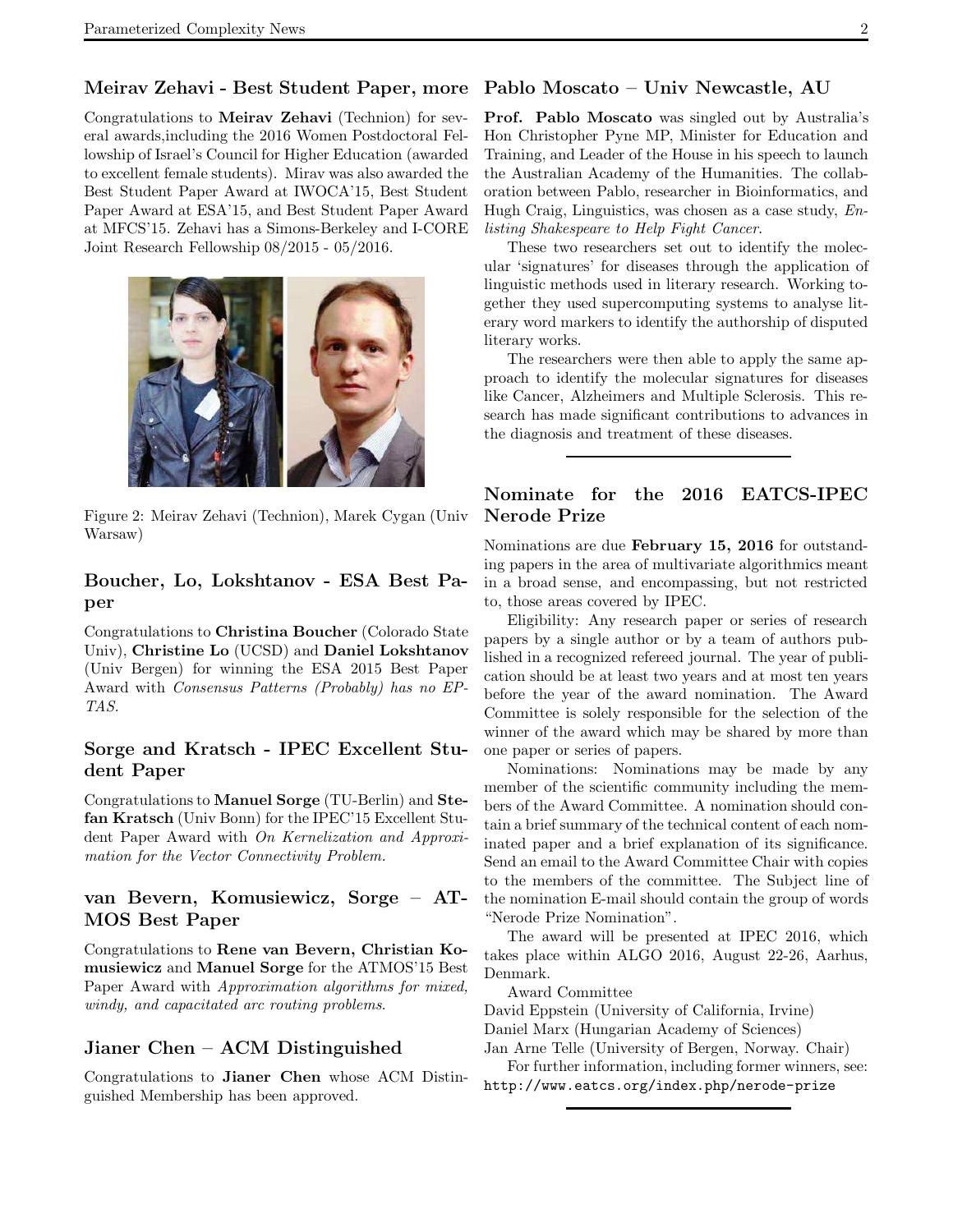# Modeling by Mike Fellows

### Michael Fellows, Charles Darwin Univ (Univ of Bergen starting January 2016).

Many problems are shown to be NP-hard, where the hardness is only due, for example, to legislating real numbers as input in situations in which such accuracy is impossible. We initiated a novel number-of numbers parameterization yielding FPT when the source of intractability was mitigated by moving approximation concerns into the problem legislation and parameterizing on the size of the relevant finitized arithmetic system.

Along these lines, we predict that in addition to FPT results in scheduling and computational social choice, that in algorithmic game theory it is possible to prove an ultra-finite analog of Nash's Theorem with the following three parameters: (1) quantization of the mixed strategy, (2) quantized uncertainty of the payoffs, (3) quantized reason to shift strategy.

Additionally, in some applied settings, rough counting results are all that is needed to predict, for example, physical properties of a material, such as whether it is a semiconductor, anti-ferromagnetic, etc. Parameterizing by the number of k-logarithmic qualitative outcomes of the count; such as, very few, few, many is not the same as linear-factor  $(1 + \text{epsilon})$  – optimal approximate counting, and reasonably more realistic. The suggestion is to target and deconstruct NP-hardness results about counting, seeking FPT results. This may require fresh mathematical approaches, but is generally low risk / high gain, with the intention of pushing counting complexity closer to practical computing.

### FPT Implementation Challenge

An emerging conversation asks how to make our field recognized by practitioners who look in Garey and Johnson to see if their problem is NP-complete but never think about checking if it is FPT. Originator of the NSF, Vanebar Bush reminds us that practice informs theory, understanding flows in both directions. At the Simons meeting, an FPT Implementation Challenge was discussed by Thore Husfeldt, Petteri Kaski, Holger Dell, Mike Fellows, Fran Rosamond and others. Interest was expressed also by many at the Banff meeting on Parameterized Complexity and Approximation. Christian Komusiewicz (Jena) and Falk Hüffner (TU-Berlin) have volunteered to help run the competition. At least for the first event, we are looking for problems for which FPT techniques will plausibly beat CPLEX, ILP and other methods. The conversation is being held on SLACK, an easy to use program that keeps a record of all comments. Please join the conversation by sending an email to Holger Dell at hdell@mmci.uni-saarland.de or Frances. Rosamond@uib.no.

### New Ideas Column – Move Hardness into the Should We Care about Huge Imbalance in Parameterized Algorithmics?

### by Gregory Gutin, Royal Holloway University of London

This short article has been triggered by a recent viewpoint article [1] in Communications of ACM. However, while Michael Mitzenmacher [1] focuses on experimental research in Theoretical Computer Science (TCS) in general, I'd like to discuss a related but different topic: imbalance of theory and applications in Parameterized Algorithmics.

Parameterized Algorithmics was initiated, to a large extend, by the wish of their pioneers, Rod Downey, Mike Fellows, Mike Langston and others, to create an area of TCS which would be useful in solving practical problems. Another important aim was to build an area of complexity theory which would be much more useful than the classical one in providing theoretical lower and upper bounds for complexity of various intractable problems.

While the latter aim has been very successful, possibly even beyond the expectations of the pioneers, the first aim remains largely unfulfilled modulo some sporadic successes. Should we care about this?

I think we should if we are interested in the future of the area beyond a short horizon. Let me first try to argue why should we care and then I'll offer a few suggestions on practical means to address the issue.

One reason we should care is that partially our great success, as a community, in securing research funding and getting promotions was due to the fact we claimed that the area was potentially very useful in practical computing. We cannot continue claiming this for many years, as sooner rather than later some people may start doubting it.

It is not only about funding and promotions. I think if we continue relegating applications to the backseat, interest of many people in our area will fade away starting of course from practitioners but not ending there.

There are several areas of research where a lot of theory is combined with applications in practical computing. One example is mathematical programming, where their great successes are far from limited to theoretical research. They developed several solvers, e.g., the famous CPLEX and CONCORDE, which are used by many practitioners and researchers. And the success of their solvers has a lot to do with their theoretical results.

Mathematical programming became so successful in practical computing because many of its algorithms were implemented and then judged not only by their worst case complexity but by their performance on testbeds. In particular, Simplex Method remains an algorithm of choice in solving moderate-size LP instances as it is more successful than polynomial algorithms on such instances. (The polynomial algorithms win on very large instances though.)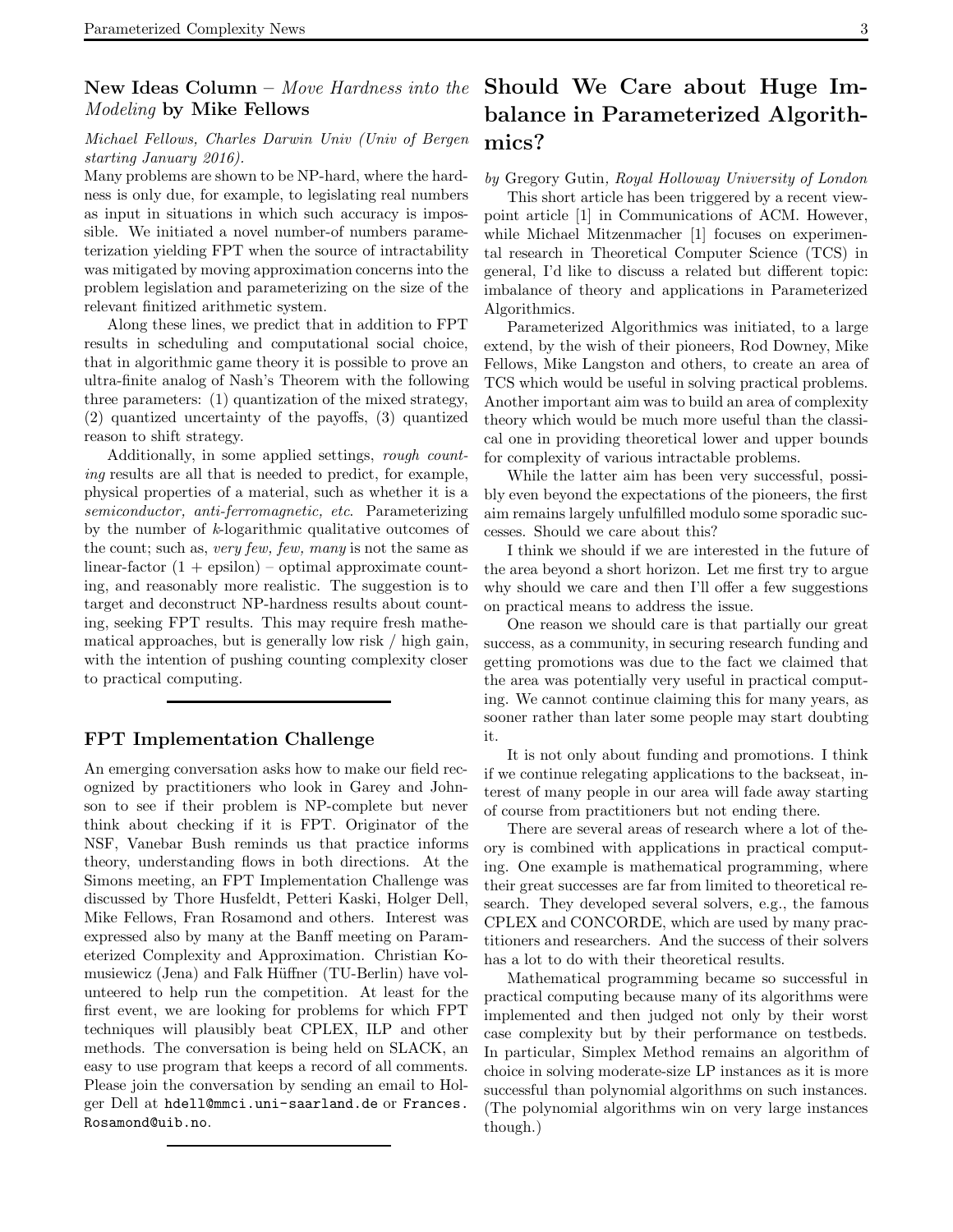I do understand that many in our community will not want to implement algorithms and study their performance on testbeds, but we certainly need many more who will. To encourage more people to do it, we should appreciate their hard and time-consuming work much more than we do now. In particular, giving weak accept to a conference paper containing a significant body of experimental research, but less impressive theory, is not an encouragement, I am afraid. In my experience, successfully implementing algorithms (including heuristic improvements), running experiments and analyzing experimental results often takes much more time than purely theoretical research.

I'd like to conclude by saying that I agree with many Michael Mitzenmacher's [1] arguments. In particular, we cannot expect practitioners to implement our algorithms without us testing them first.

#### References.

[1] Michael Mitzenmacher, Theory Without Experiments: Have We Gone Too Far? Comm. ACM, 58(9):40–42, 2015.

#### Keep up-to-date on the wiki

Conference and arXiv papers are maintained on www.fpt. wikidot.com at FPT papers in Conferences and FPT papers On-Line by Bart Jansen. Please let Bart know your papers (or add them yourself). There is a section on the wiki to post jobs. Several PhD and Postdoc positions are available such as: Petr Hlineny petr.hlineny@ googlemail.com, Masaryk Univ, Brno CZ, http:// www.fi.muni.cz/, Michael Fellows, Michael.Fellows@ ii.uib.no, Univ Bergen, Pablo Moscato, Pablo. Moscato@newcastle.edu.a, https://www.newcastle. edu.au/profile/pablo-moscato, or Blair D. Sullivan (Theory in Practice), currently funded by DARPA and the Moore Foundation. http://www.csc.ncsu.edu/ faculty/bdsullivan.

### Polynomial Fixed-Parameter Algorithms

by George B. Mertzios, Durham University, UK

Parameterized complexity analysis is a flourishing field which deals with the exact solvability of NPhard problems, the key concept being "fixed-parameter tractability (FPT)". But why should this natural and successful approach be limited to intractable (i.e., NP-hard) problems? We are convinced that appropriately parameterizing polynomially solvable problems sheds new light on what makes a problem far from being solvable in linear time, in the same way as classical FPT algorithms help in detecting the parameters that make an NP-hard problem far from being solvable in polynomial time.

The known results fitting under this leitmotif "FPT inside P" are somewhat scattered around in the literature and do not systematically refer to or exploit the toolbox of parameterized algorithm design. This should change and "FPT inside P" should be more broadly investigated, using parameterized algorithm design techniques such as data reduction and kernelization. As a simple proof-of-concept example, consider the Maximum Matching problem. By following a "Buss-like" kernelization (as is standard knowledge in parameterized algorithmics) and then applying a known polynomial-time matching algorithm, it is not difficult to derive an efficient algorithm which, given a graph  $G$  with  $n$  vertices, computes a matching of size at least k in  $O(kn + k^3)$ time [8].

More formally, and somewhat more generally, in a recent joint work with Archontia C. Giannopoulou and Rolf Niedermeier [8], we proposed the following scenario. Given a problem with instance size *n* for which an  $O(n^c)$ time algorithm is already known, our aim is to identify appropriate parameters  $k$  and to derive algorithms with time complexity  $f(k) \cdot n^{c'}$  such that  $c' < c$ , where  $f(k)$ depends only on  $k$ . It is important to note here that, in strong contrast to FPT algorithms for NP-hard problems, now  $f(k)$  may also become *polynomial* in k. Motivated by this, we refine the complexity class P by introducing, for every polynomial function  $p(n)$ , the class  $P-FPT(p(n))$  (Polynomial Fixed-Parameter Tractable), containing the problems solvable in  $O(k^t \cdot p(n))$  time for some constant  $t \geq 1$ , i.e., the dependency of the complexity on the parameter  $k$  is at most polynomial. Within this framework it is worth focusing our attention in particular on the (practically most attractive) subclass PL-FPT (Polynomial-Linear Fixed-Parameter Tractable), where  $PL-FPT = P-FPT(n)$ . For example, the algorithm we sketched above for MAXIMUM MATCHING, parameterized by solution size  $k$ , belongs to the class PL-FPT.

In an attempt to systematically follow the leitmotif "FPT inside P", we put forward three desirable algorithmic properties:

- 1. The running time should have a polynomial dependency on the parameter.
- 2. The running time should be as close to linear as possible if the parameter value is constant, improving upon an existing "high-degree" polynomial-time (unparameterized) algorithm.
- 3. The parameter value, or a constant-factor approximation of it, should be *computable efficiently* (preferably in linear time) for any parameter value.

In addition, as this research direction is still only little explored, we suggest to focus first on problems for which the best known upper bounds of the time complexity are polynomials of high degree, e.g.,  $O(n^4)$  or higher.

To illustrate the potential algorithmic challenges posed by this "FPT inside P" framework, we focused in [8] on Longest Path on Interval Graphs, which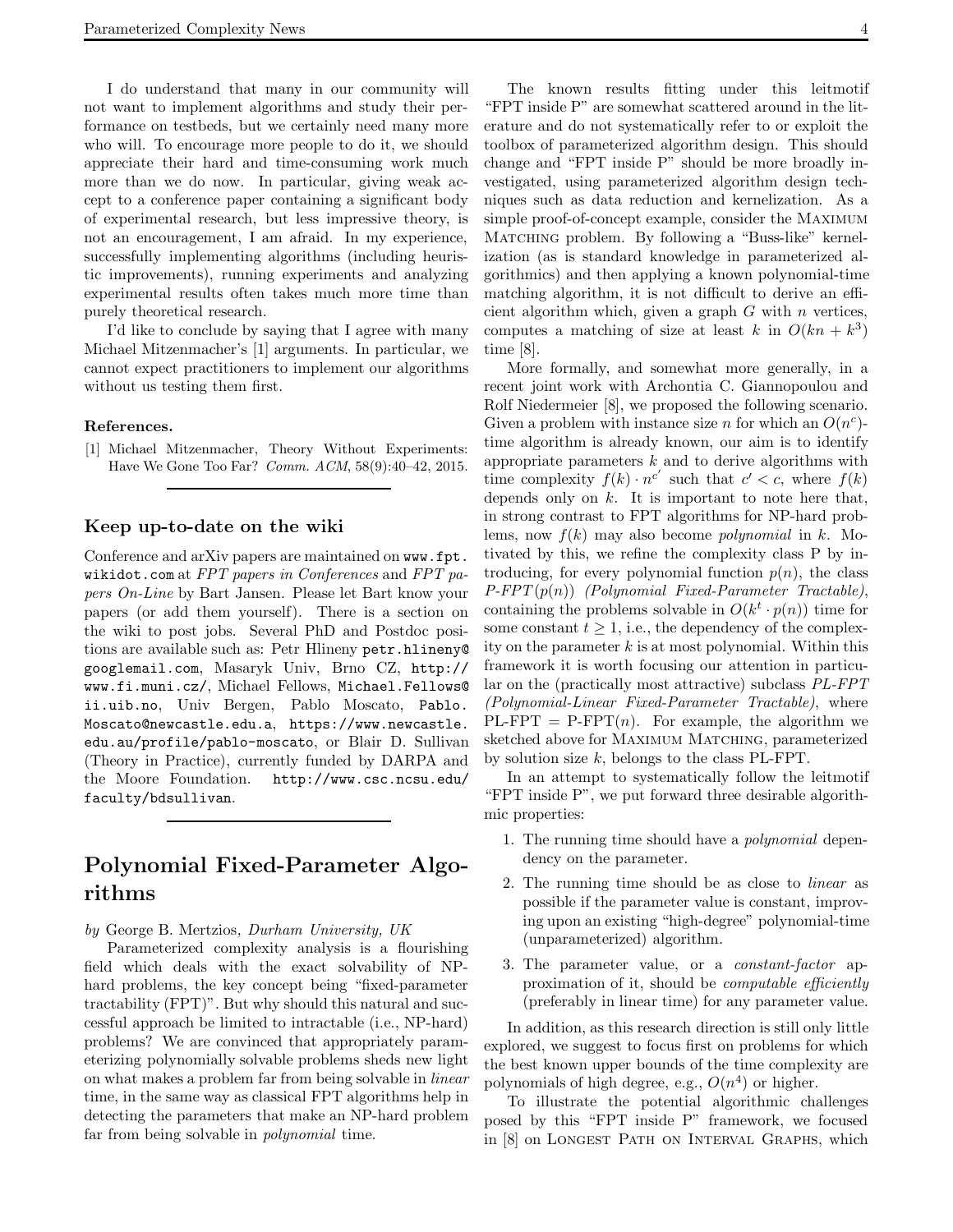was proved a few years ago to be solvable in  $O(n^4)$  time. In wide contrast, a longest path in a proper interval graph can be computed by a trivial linear-time algorithm, since every connected proper interval graph has a Hamiltonian path. Consequently, as the classes of interval graphs and of proper interval graphs seem to behave quite differently, it is natural to parameterize the problem by the size k of a minimum proper interval (vertex) deletion set, i.e., by the minimum number of vertices that need to be deleted to obtain a proper interval graph. We provided a parameterized algorithm that runs in  $O(k^{9}n)$  time, where n is the number of vertices, thus LONGEST PATH ON INTERVAL Graphs belongs to the class PL-FPT when parameterized by the size of a minimum proper interval deletion set [8]. Our algorithm satisfies all three desirable algorithmic properties described above. In particular, it turns out that a 4-approximation of the minimum proper interval deletion number  $k$  of an interval graph can be easily computed in  $O(n+m)$  time (by carefully scanning the given interval representation from left to right). It is worth noting here that, to the best of our knowledge, it is unknown whether a minimum proper interval deletion set of an interval graph G can be computed in polynomial time.

To develop our algorithm in [8], we first introduce two data reduction rules on interval graphs. Each of these reductions shrinks the size of specific vertex subsets, called reducible and weakly reducible sets, respectively. Then, given any proper interval deletion set  $D$  of size  $k$  in an interval graph G, we appropriately decompose the graph  $G \setminus D$  into two collections  $S_1$  and  $S_2$  of reducible and weakly reducible sets, respectively, on which we apply our two reduction rules. The resulting interval graph  $G$  is weighted (with weights on its vertices) and has some special properties; we call  $\widehat{G}$  a special weighted interval graph with *parameter*  $\kappa$ , where in this case  $\kappa = O(k^3)$ . Notably, although  $\widehat{G}$  has reduced size, it still has  $O(n)$  vertices. Finally we present a fixed-parameter algorithm (parameterized by  $\kappa$ ) computing in  $O(\kappa^3 n) = O(k^9 n)$  time the maximum weight of a path in a special weighted interval graph, which can be directly mapped back to a longest path in the original interval graph.

Our work heads at stimulating a general research program which systematically exploits the concept of fixedparameter tractability for polynomially solvable problems. We conclude with three related topics that may lead to further interactions:

1. Design of efficient  $\text{P-FPT}(p(n))$  algorithms: In classical parameterized complexity analysis there is a growing awareness concerning the polynomial-time factors that often have been neglected [4]. Notably, there are some prominent fixed-parameter tractability results giving linear-time factors in the input size (but quite large exponential factors in the parameter); these include Bodlaender's famous "linear-time" algorithm for computing treewidth [5] and the more recent "lineartime" algorithm for computing the crossing number of a graph [11]. Interestingly, these papers emphasize "linear

time" in their titles, instead of "fixed-parameter tractability". In this spirit, our result for LONGEST PATH IN INterval graphs is a "linear-time" algorithm where the dependency on the parameter is not exponential [5, 11] but polynomial. In this line of research, an interesting work by Fomin et al. appeared very recently [7], shortly after the conference version of our paper [8]. In this paper, Fomin et al. studied graph and matrix problems on instances with small treewidth. In particular the authors presented, among other results, an  $O(k^3 n \log n)$ time randomized algorithm for computing the cardinality of a maximum matching and an  $O(k^4 n \log^2 n)$ -time randomized algorithm for actually constructing a maximum

of the graph [7]. 2. Parameterized conditional lower bounds: Polynomial-time solvability and the corresponding lower bounds have been of long-standing interest, e.g., it is believed that the famous 3SUM problem is only solvable in quadratic time and this conjecture has been employed for proving relative lower bounds for other problems. Very recently, there was a significant push in this research direction with many new relative lower bounds [1, 2, 6]. The "FPT inside P" approach might help in "breaking" these nonlinear relative lower bounds by introducing useful parameterizations and striving for PL-FPT results. In this direction an interesting negative result by Abboud et al. appeared very recently [3]. They proved that, unless some plausible complexity assumptions fail, for any  $\varepsilon > 0$  there does not exist any algorithm with running time  $2^{o(k)}n^{2-\varepsilon}$  for  $(\frac{3}{2}-\delta)$ -approximating the diameter or the radius of a graph, where  $k$  is an upper bound for the treewidth. In contrast, the authors proved that both the diameter and the radius can be computed in  $2^{O(k \log k)} n^{1+o(1)}$  time [3].

matching, where  $k$  is an upper bound for the treewidth

3. Programming by optimization: Coming back to a practical motivation for "FPT inside P", it has been very recently observed that identifying various parameterizations for the same problem may help in designing meta-algorithms that (dynamically) select the most appropriate solution strategy (also specified by respective parameters) —this approach is known as "programming by optimization" [10]. Note that so far this line of research is still in its infancy with only one known study [9] for NP-hard problems; following this approach might also be promising within our "FPT inside P" framework.

#### References.

- [1] A. Abboud, F. Grandoni, and V. V. Williams. Subcubic equivalences between graph centrality problems, APSP and diameter. SODA 2015, pages 1681–1697.
- [2] A. Abboud and V. V. Williams. Popular conjectures imply strong lower bounds for dynamic problems. FOCS 2014, pages 434–443.
- [3] A. Abboud, V. V. Williams, and J. Wang. Approximation and fixed parameter subquadratic algorithms for radius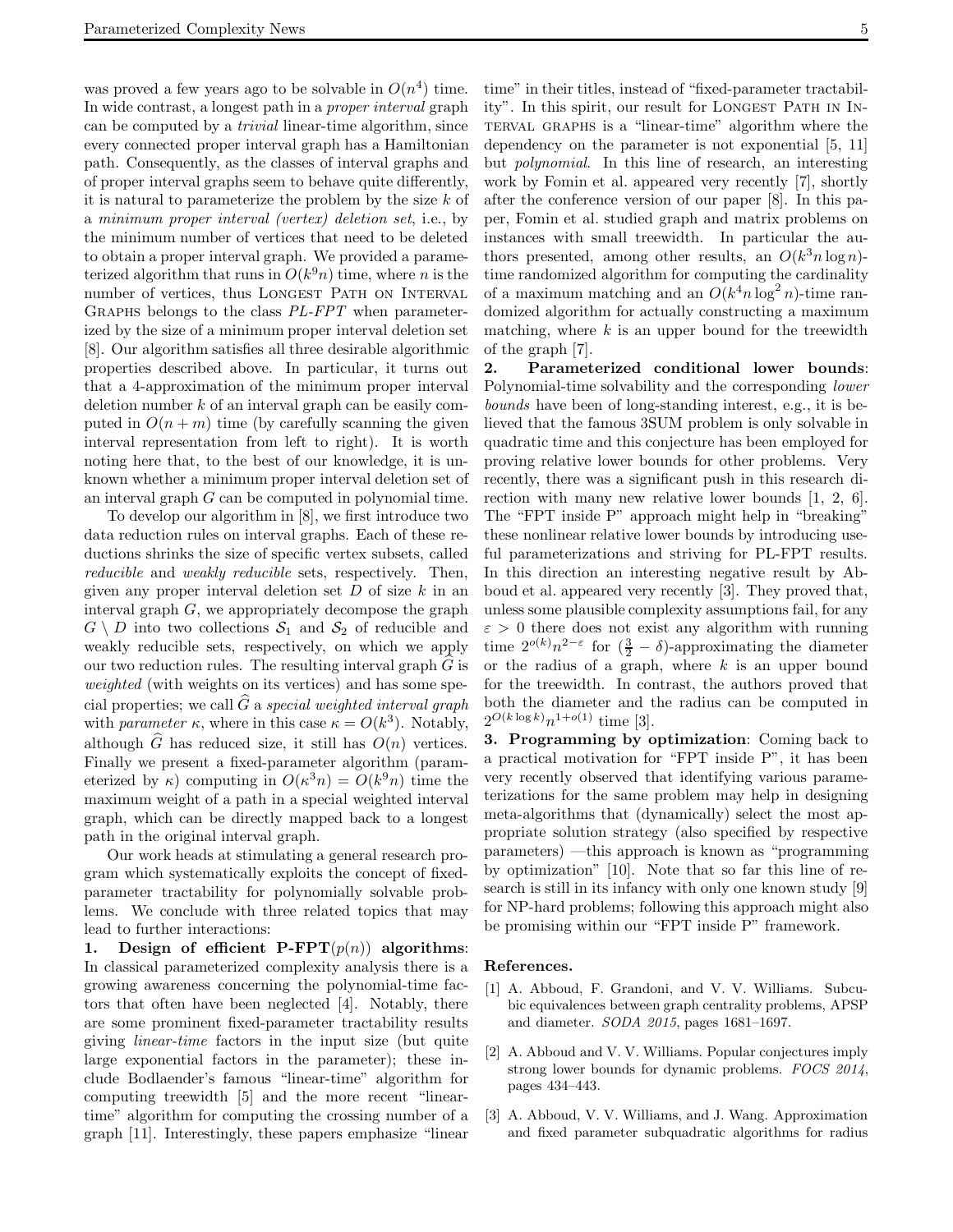and diameter. SODA 2016. Techn. Report available at arxiv.org/abs/1506.01799.

- [4] R. van Bevern. Fixed-Parameter Linear-Time Algorithms for NP-hard Graph and Hypergraph Problems Arising in Industrial Applications. PhD thesis, TU Berlin, 2014.
- [5] H. L. Bodlaender. A linear-time algorithm for finding tree-decompositions of small treewidth. SIAM Journal on Computing, 25(6):1305–1317, 1996.
- [6] K. Bringmann. Why walking the dog takes time: Frechet distance has no strongly subquadratic algorithms unless SETH fails. FOCS 2014, pages 661–670.
- [7] F. V. Fomin, D. Lokshtanov, M. Pilipczuk, S. Saurabh, and M. Wrochna. Fully polynomial-time parameterized computations for graphs and matrices of low treewidth. Techn. Report available at arxiv.org/abs/1511.01379.
- [8] A. C. Giannopoulou, G. B. Mertzios, and R. Niedermeier. Polynomial fixed-parameter algorithms: A case study for longest path on interval graphs. IPEC 2015. Techn. Report available at arxiv.org/abs/1506.01652.
- [9] S. Hartung and H. H. Hoos. Programming by optimisation meets parameterised algorithmics: A case study for cluster editing. LION 2015, pages 43-58.
- [10] H. H. Hoos. Programming by optimization. Communications of the ACM, 55(2):70–80, 2012.
- [11] K. Kawarabayashi and B. A. Reed. Computing crossing number in linear time. STOC 2007, pages 382–390.

### IPEC 2015 Report

An excellent 10th IPEC 2015 was held with ALGO/ESA in beautiful Patras, Greece. Many thanks to Co-Organizers Thore Husfeldt and Iyad Kanj. It was a wellattended meeting with excellent papers. There were 51 submissions, 32 acceptances, and 155 reviews. The acceptance rate was 63%. There also were several FPT papers in other ALGO workshops.

### WG - Istanbul

42nd International Workshop on Graph-Theoretic Concepts in Computer Science June 22-24, Istanbul, Turkey Submission Deadline: Feb 27, 2016 http://www.ie.boun.edu.tr/ wg2016/ Pinar Heggernes, Univ of Bergen, Norway is an organizer.

### Algorithmic Social Choice - NZ-Feb

The Centre for Mathematical Social Science (CMSS) invites to its 7th Summer Workshop at the Univ Auckland, 18-20 February 2016. http://cmss.auckland.ac.nz/. This meeting is rich and diverse. The three themes are Mathematical Psychology, Mathematics of Social Choice and Mathematical Politics with a particular emphasis on the following topics:

multi-winner voting rules; stochastic choice; complexity in social choice and political science; proportional representation; comparative analysis of existing electoral systems; experiments in political science and social choice.

Confirmed workshop speakers include:

Charles R. Plott (California Institute of Technology), Bernard N. Grofman (Univ California, Irvine), Jean-Francois Laslier (Paris School of Economics), Simon Grant (Australian National Univ), Pavlo Blavatskyy (Murdoch Univ, Perth), Rolf Niedermeier (Technical Univ Berlin), Piotr Faliszewski (AGH Krakow Institute of Technology).

In the afternoons of 18th and 19th there will be tutorials on:

Basics of experimental research in economics (Valery Pavlov, Univ of Auckland) PREFLIB: An online Library for Preferences (Nick Mattei, NICTA, Australia)

The workshop will be concluded with a discussion panel on the role of exact sciences and experimental methods in social choice and political science chaired by Keith Dowding (ANU, Australia).

### Fine-Grained Complexity at Simons

From August 2015, the Simons Institute in Berkeley is supporting a semester-long program on "Fine-Grained Complexity and Algorithm Design". Finegrained complexity analysis is a codeword for parameterized/multivariate algorithmics that seems to have been first used in the Foreword to the Computer Journal double special issue on parameterized complexity [1], which also first articulated the FPT-optimality and XP-optimality programs, generalizing early results of Cai and Juedes [2] and Chen et al. [3] (later articulated by Dániel Marx into a successful ERC Starting Grant proposal.)

The optimality programs are the subject of a workshop during the semester. The program is organized by R. Paturi (Chair), R. Impagliazzo, D. Marx, V. Williams, and R. Williams.

1. Rodney Downey, Michael Fellows, and Michael A. Langston: Foreword by the Guest Editors. The Computer Journal 51 (1) (2008).

2. Liming Cai, David W. Juedes: On the existence of subexponential parameterized algorithms. J. Comput. Syst. Sci. 67(4): 789-807 (2003).

3. Jianer Chen, Benny Chor, Mike Fellows, Xiuzhen Huang, David W. Juedes, Iyad A. Kanj, Ge Xia: Tight Lower Bounds for Certain Parameterized NP-Hard Problems. IEEE Conference on Computational Complexity 2004: 150-160.